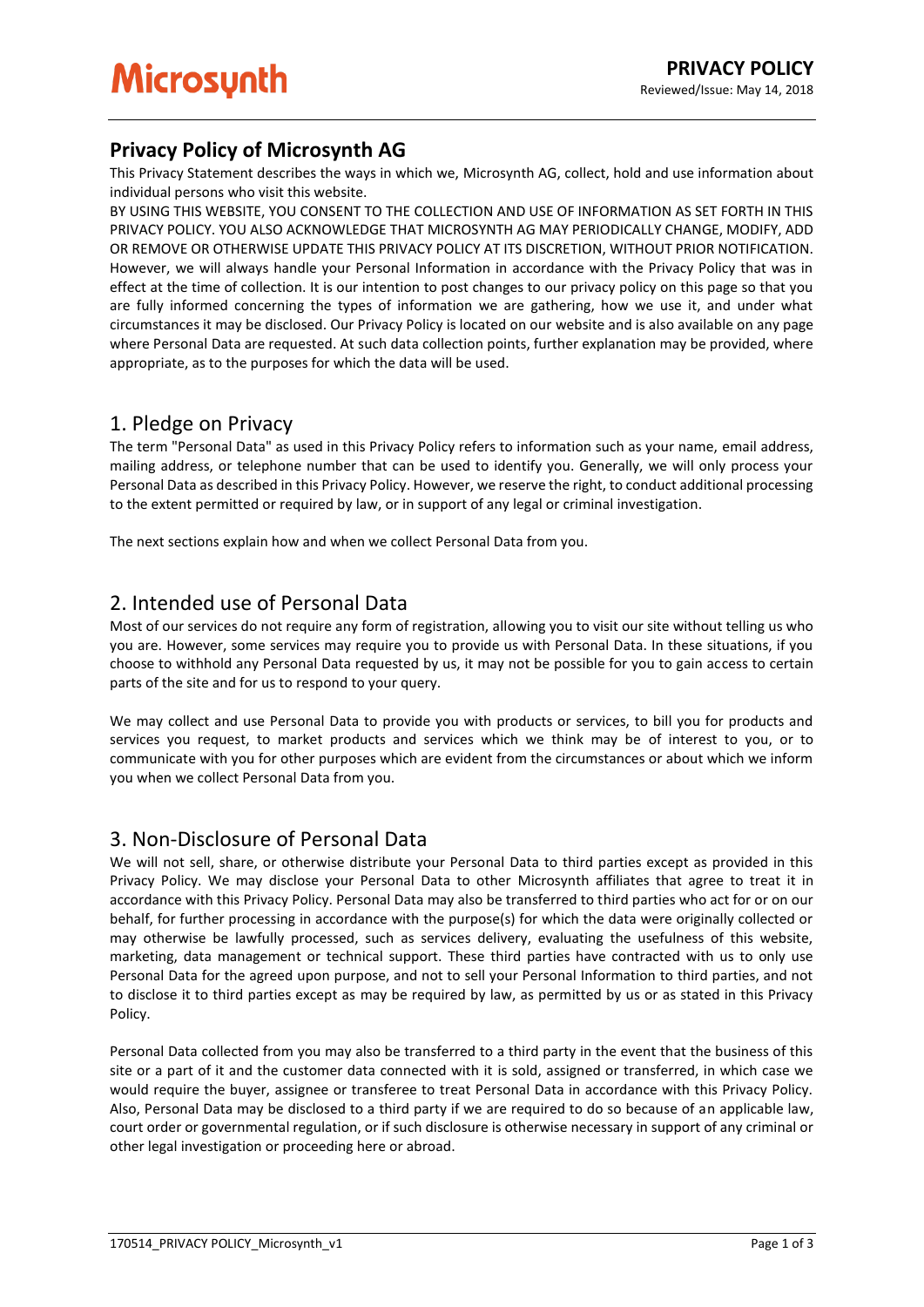# 4. Right of Access, Correction and Objection

Whenever we process Personal Data, we take reasonable steps to ensure that your Personal Data is kept accurate and up-to date for the purposes for which it was collected. We will provide you with the ability to object to the processing of your Personal Data if such processing is not reasonably required for a legitimate business purpose as described in this policy or our compliance with law. In the case of electronic direct marketing, we will provide you with a method to opt out of receiving further marketing materials or with a method to opt in if required by law. If you wish to contact us regarding our use of your Personal Data or object to the processing of your Personal Data, please email us at [privacy@microsynth.ch.](mailto:privacy@microsynth.ch) If you contact us, please note the name of the website where you provided the information, as well as the specific information you would like us to correct, update or delete plus a proper identification of you. Requests to delete personal data will be subject to any applicable legal and ethical reporting or document filing or retention obligations imposed on us.

# 5. Security and Confidentiality

To ensure the security and confidentiality of Personal Data that we collect online, we use data networks protected, inter alia, by industry standard firewall and password protection. In the course of handling your Personal Data, we take measures reasonably designed to protect that information from loss, misuse, unauthorized access, disclosure, alteration or destruction.

# 6. "Cookies" and Internet Tags

We may collect and process information about your visit to this website, such as the pages you visit, the website you came from and some of the searches you perform. Such information is used by us to help improve the contents of the site and to compile aggregate statistics about individuals using our site for internal, market research purposes. In doing this, we may install "cookies" that collect the domain name of the user, your internet service provider, your operating system, and the date and time of access. A "cookie" is a small piece of information which is sent to your browser and stored on your computer's hard drive. Cookies do not damage your computer. You can set your browser to notify you when you receive a "cookie," this will enable you to decide if you want to accept it or not. If you do not want us to install cookies, please email us a[t privacy@microsynth.ch.](mailto:privacy@microsynth.ch) We would like to inform you, however, that if you do not accept you may not be able to use all functionality of your browser software. We may obtain the services of outside parties to assist us in collecting and processing the information described in this Section.

Occasionally, we may use internet tags (also known as action tags, single-pixel GIFs, clear GIFs, invisible GIFs and 1-by-1 GIFs) and cookies at this site and may deploy these tags/cookies through a third-party advertising partner or a web analytical service partner which may be located and store the respective information (including your IP-address) in a foreign country. These tags/cookies are placed on both online advertisements that bring users to this site and on different pages of this site. We use this technology to measure the visitors' responses to our sites and the effectiveness of our advertising campaigns (including how many times a page is opened and which information is consulted) as well as to evaluate your use of this website. The third-party partner or the web analytical service partner may be able to collect data about visitors to our and other sites because of these internet tags/cookies, may compose reports regarding the website's activity for us and may provide further services which are related to the use of the website and the internet. They may provide such information to other parties if there is a legal requirement that they do so, or if they hire the other parties to process information on their behalf. If you would like more information about web tags and cookies associated with online advertising or to opt-out of third-party collection of this information, please visit the Network Advertising Initiative website [http://www.networkadvertising.org.](http://www.networkadvertising.org/)

#### **Google Analytics**

We use Google Analytics to rationalize our portfolio of websites by (i) optimizing traffic to and between corporate websites, and (ii) integrating and optimizing web pages where appropriate."Google Analytics" is a service offered by Google Inc. "Google" that generates detailed statistics about a website's traffic and traffic sources and measures conversions and sales. GoogleAnalytics uses "cookies" stored on your computer to help analyze how users use our website.